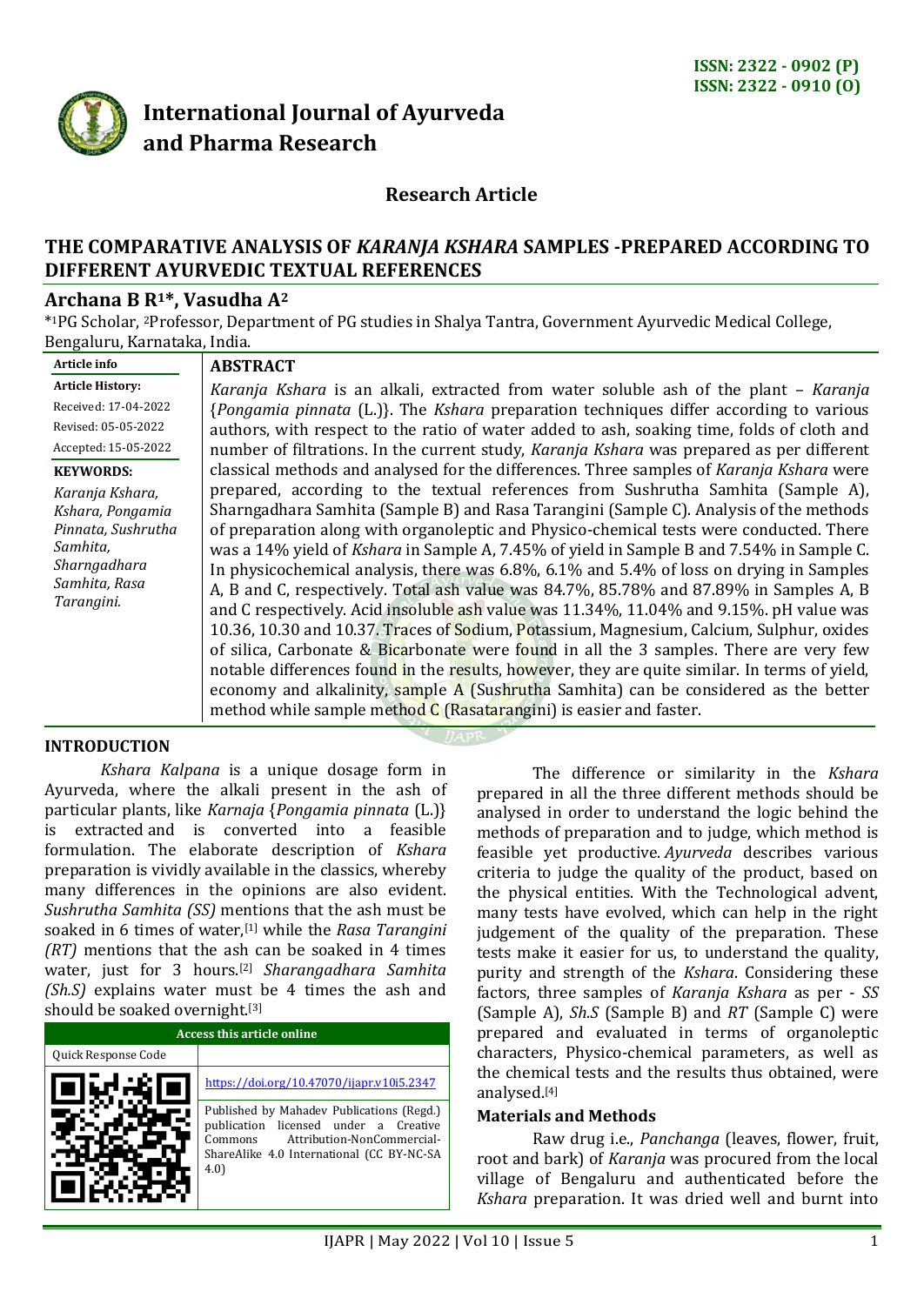ashes. After preparing the ash it was processed as per three different methods mentioned in SS (Sample A), Sh.S (Sample B) and RT (Sample C). (Shown in Figure 2 and Table 1)

The analysis of samples (A, B & C) was carried out by using different organoleptic, Physico-chemical and chemical tests.



Organoleptic Characters of the end product like Colour, Taste, Odour and Appearance were noted. Physico-chemical parameters like - Loss on drying, pH analysis, Total Ash, Acid Insoluble ash, Water-soluble ash, Specific gravity and Chemical tests were conducted in Central Drug Testing Laboratory, Bengaluru and in Bangalore Analytical Research Centre, Bengaluru. (Table 2)



| Table 1: Method of preparation |                     |                                              |                      |                                          |                          |
|--------------------------------|---------------------|----------------------------------------------|----------------------|------------------------------------------|--------------------------|
| <b>Sample</b>                  | Reference           | <b>Proportion of</b><br><b>Ash and Water</b> | <b>Soaking Time</b>  | Number of<br><b>Filtrations</b>          | <b>Folds</b><br>of Cloth |
| A                              | Sushrutha Samhita   | 1:6                                          | $ -$                 | 21                                       |                          |
| B                              | Shargadhara Samhita | 1:4                                          | 12 hours (overnight) | Decanted Liquid                          |                          |
| $\mathsf{C}$                   | Rasa Tarangini      | 1:4                                          | 3 hours              | 3 (Till Clear Liquid   3<br>is obtained) |                          |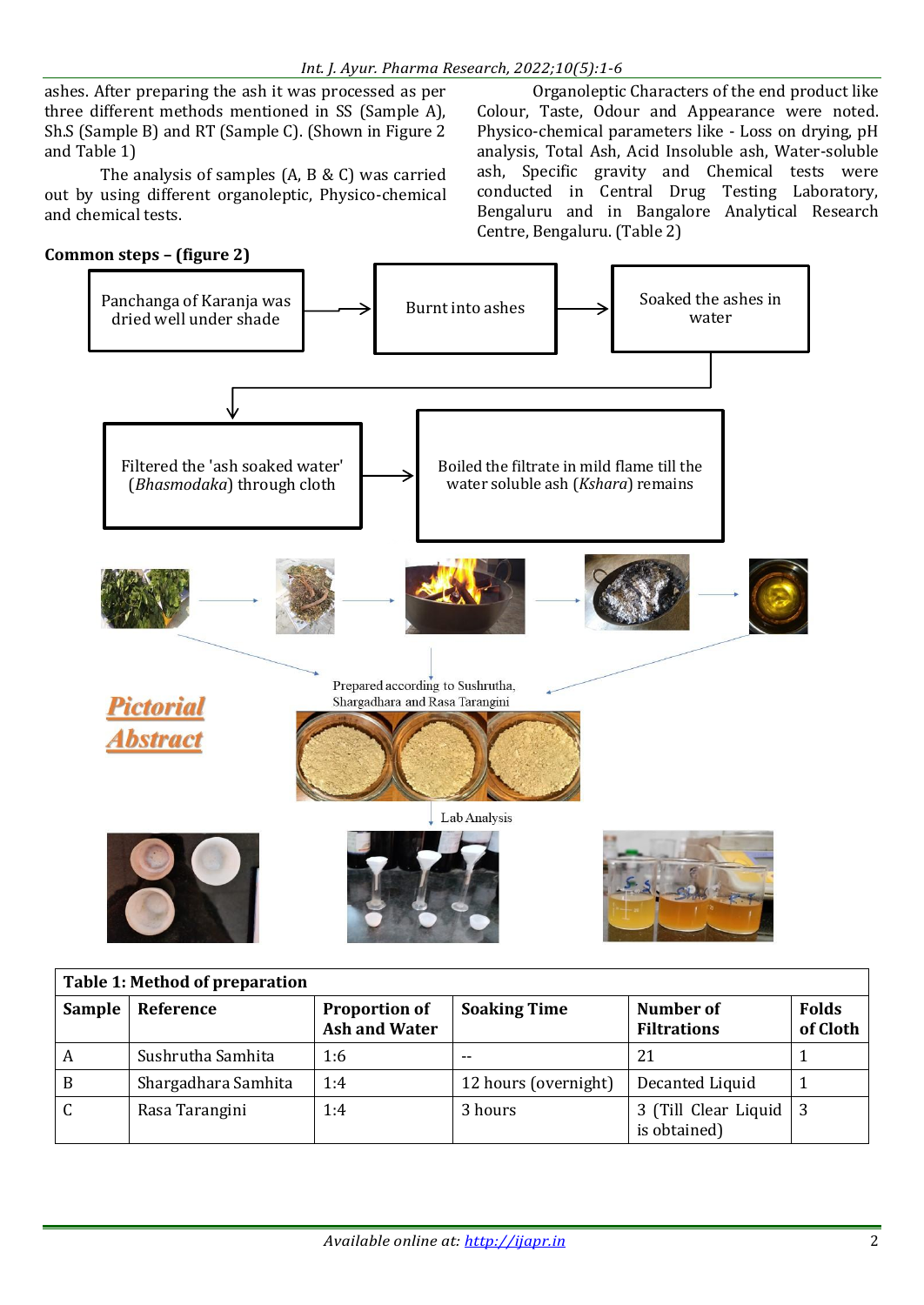| <b>Table 2: Parameters</b>           |                                                                                                                                                                                                          |  |  |
|--------------------------------------|----------------------------------------------------------------------------------------------------------------------------------------------------------------------------------------------------------|--|--|
| Organoleptic Characters              | Colour, Taste, Odour, Appearance                                                                                                                                                                         |  |  |
| a) Loss on drying<br>Physicochemical |                                                                                                                                                                                                          |  |  |
| parameters                           | b) pH analysis                                                                                                                                                                                           |  |  |
|                                      | c) Total Ash                                                                                                                                                                                             |  |  |
|                                      | d) Acid Insoluble ash                                                                                                                                                                                    |  |  |
|                                      | e) Water soluble ash                                                                                                                                                                                     |  |  |
|                                      | f) Refractive index                                                                                                                                                                                      |  |  |
|                                      | g) Specific gravity                                                                                                                                                                                      |  |  |
| Chemical tests                       | Qualitative analysis & Quantitative analysis - Percentage of Sodium,<br>Potassium, Magnesium, Calcium, Sulphur, oxides of silica, Carbonate<br>& Bicarbonate and Alkalinity, Phenolphthalene Alkalinity. |  |  |

## **Observations and Results**

The detail of the process of preparation, organoleptic studies, physicochemical study and Chemical tests of *kshara* has been depicted in the Table 3 to Table 5.

|                                                                | A                | B                                          | C               |  |
|----------------------------------------------------------------|------------------|--------------------------------------------|-----------------|--|
| Weight of Karanja Wet Drug                                     | 35 Kg            |                                            |                 |  |
| Weight of Karanja Dry Drug                                     | $21$ Kg          |                                            |                 |  |
| Loss of weight after Drying                                    | 14 Kg            |                                            |                 |  |
| % Of loss of weight after Drying                               | 40%              |                                            |                 |  |
| Weight of Karanja Ash                                          | $2$ Kg           |                                            |                 |  |
| 5.7%<br>% Of Weight of Ash w.r.t wet drug                      |                  |                                            |                 |  |
| % Of Weight of Ash w.r.t dry drug                              | 9.5%             |                                            |                 |  |
| Weight of Ash Distributed                                      | 1000g            | 470g                                       | 530g            |  |
| Volume of Karanja ash                                          | 2.2 litre        | 1 litre                                    | $1.17$ litre    |  |
| Ratio of water to be added                                     | 1:6              | 1:4                                        | 1:4             |  |
| Volume of Water added                                          | 13 litres        | 4 litres                                   | 4.68 litres     |  |
| No. of filtrations                                             | 21               | Till Supernatant Liquid is<br>obtained (5) | In 3 fold cloth |  |
| Total time taken for heating on Mild flame                     | 39 hours         | 12 hours                                   | 12.5 hours      |  |
| Weight of Kshara Obtained                                      | 140 <sub>g</sub> | 35 <sub>g</sub>                            | 40 <sub>g</sub> |  |
| % Of yield w.r.t Ash                                           | 14 %             | 7.44%                                      | 7.54%           |  |
| Approximate time required to obtain Kshara<br>from 1 Kg Bhasma | 39 hours         | 26.4 hours                                 | 19.4 hours      |  |

### **Evaluation of** *Karanja Bhasma* **(Ash):**

| <b>Table 4: Organoleptic Characters</b>   |                |  |  |
|-------------------------------------------|----------------|--|--|
| Colour<br>$1_{-}$                         | Greyish white  |  |  |
| 2. Odour                                  | Characteristic |  |  |
| 3. Taste                                  | Salty          |  |  |
| <b>Physico - Chemical Characteristics</b> |                |  |  |
| 1. Total Ash                              | 76.48%         |  |  |
| 2. Water Soluble Ash                      | 26.74%         |  |  |
| 3. Specific Gravity at 27 <sup>°</sup> C  | 0.5706         |  |  |
| 4. pH                                     | 10.26          |  |  |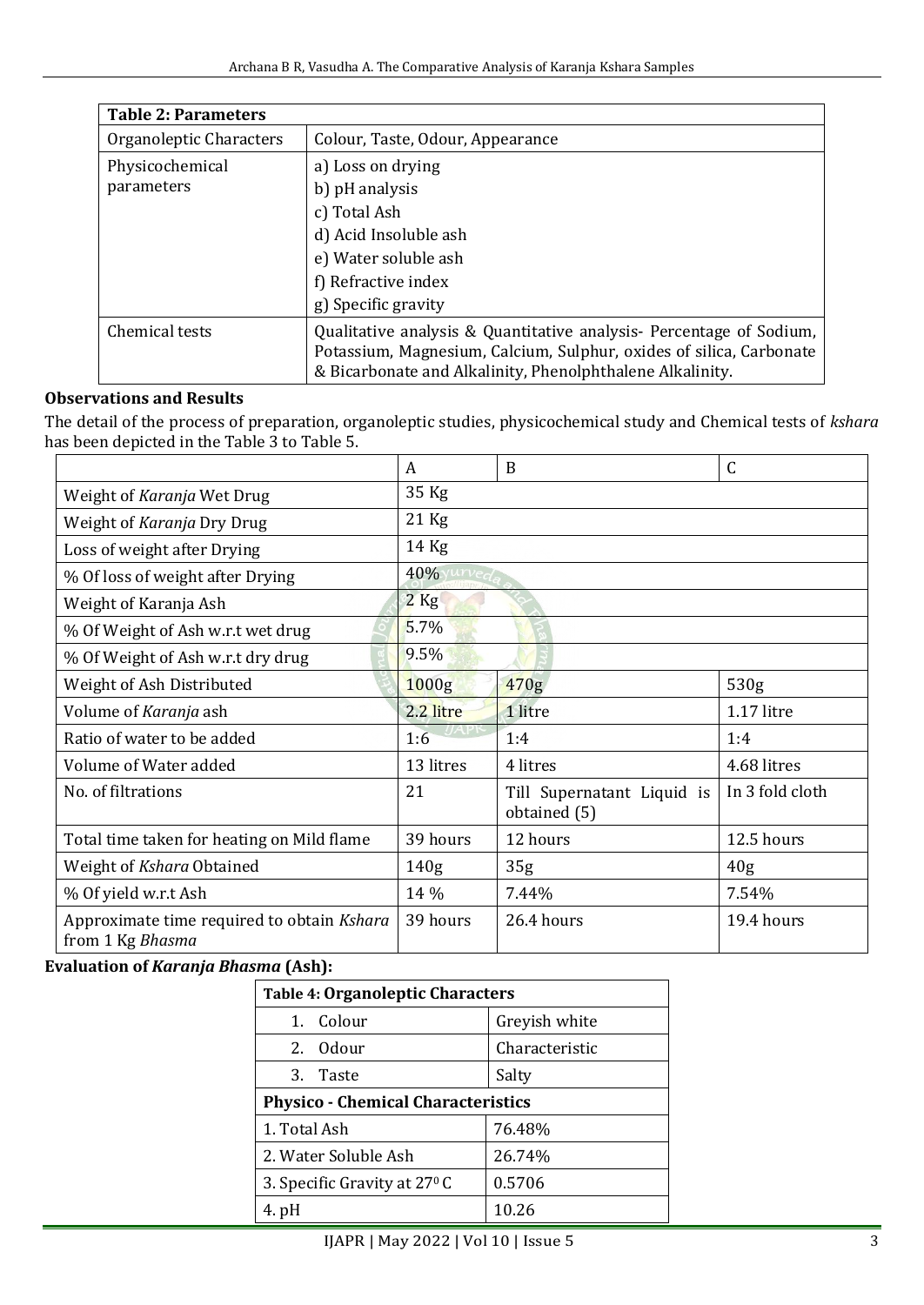|                                           | A              | B              | $\mathbf C$     |
|-------------------------------------------|----------------|----------------|-----------------|
| <b>Organoleptic Characters</b>            |                |                |                 |
| 1.Colour                                  | Off white      | Creamish White | Creamish Yellow |
| 2.0dour                                   | Characteristic | Characteristic | Characteristic  |
| 3.Taste                                   | Acrid          | Acrid          | Acrid           |
| 4.Appearance                              | Amorphous      | Amorphous      | Amorphous       |
|                                           |                |                |                 |
| <b>Physico - Chemical Characteristics</b> |                |                |                 |
| 1. Loss on drying                         | 6.8%           | 6.1%           | 5.4%            |
| 2. Total Ash                              | 84.7%          | 85.78%         | 87.89%          |
| 3. Acid insoluble Ash                     | 11.34%         | 11.04%         | 9.15%           |
| 4. Water Soluble Ash                      | 85.75%         | 85.41%         | 87.26%          |
| 5. Specific Gravity at 27 <sup>°</sup> C  | 1.6597         | 1.6329         | 1.63898         |
| $6.$ pH                                   | 10.3           | 10.4           | 10.6            |
| 7. Refractive Index                       | 1.3458         | 1.3646         | 1.3454          |

| Table 6: Qualitative and Quantitative Analysis |                            |                 |          |          |
|------------------------------------------------|----------------------------|-----------------|----------|----------|
|                                                |                            | <b>Sample A</b> | Sample B | Sample C |
| 1.                                             | <b>Total Alkalinity</b>    | 25.03%          | 22.18%   | 21.14%   |
| 2.                                             | Alkalinity                 | 15.22%          | 13.44%   | 12.8%    |
| 3.                                             | Phenolphthalein Alkalinity | 9.81%           | 8.74%    | 8.34%    |
| 4.                                             | <b>Carbonates</b>          | 19.62%          | 17.46%   | 16.68%   |
| 5.                                             | <b>Bicarbonates</b>        | 5.41%           | 4.72%    | 4.468%   |
| 6.                                             | Oxides of Silica           | 0.907%          | 1.46%    | 0.35%    |
| 7.                                             | Sulphur                    | 7.31%           | 6.12%    | 13.66%   |
| 8.                                             | Magnesium                  | 0.18%           | 0.71%    | 0.75%    |
| 9.                                             | Sodium                     | 0.50%           | $0.64\%$ | 0.60%    |
|                                                | 10. Potassium              | 30.81%          | 29.22%   | 31.05%   |
|                                                | 11. Calcium                | 0.09%           | 0.24%    | 0.11%    |

# **DISCUSSION**

# **Preparation**

*Karanja panchanga* burnt quickly and easily as it was completely dried. Time required for the complete preparation of *Kshara* in Sample C < Sample B < Sample A, yet the percentage of yield obtained was more in Sample A in comparison with Sample B and C. Water proportion added is more in the case of Sample A, which might be one of the reasons for the good percentage of yield, as *Kshara* is an extracted watersoluble alkali. More the water, more the dissolution. *Sh.S* and *RT* have mentioned the same proportion of water, but the time of soaking is different. Hence soaking time does not seem to affect yield as the final product of the two are almost similar.

#### **Organoleptic characters**

Colour of Sample A, Sample B and Sample C was found to be Off white, Creamish white and creamish yellow, maybe due to the reduction in carbon particles during filtration as Sample A is filtered a greater number of times. The taste was pungent and Acrid, maybe because of the presence of inorganic salts. The odour was characteristic and pungent. On touch, *Kshara* was Amorphous powder form and slightly Slimy due to the presence of salts.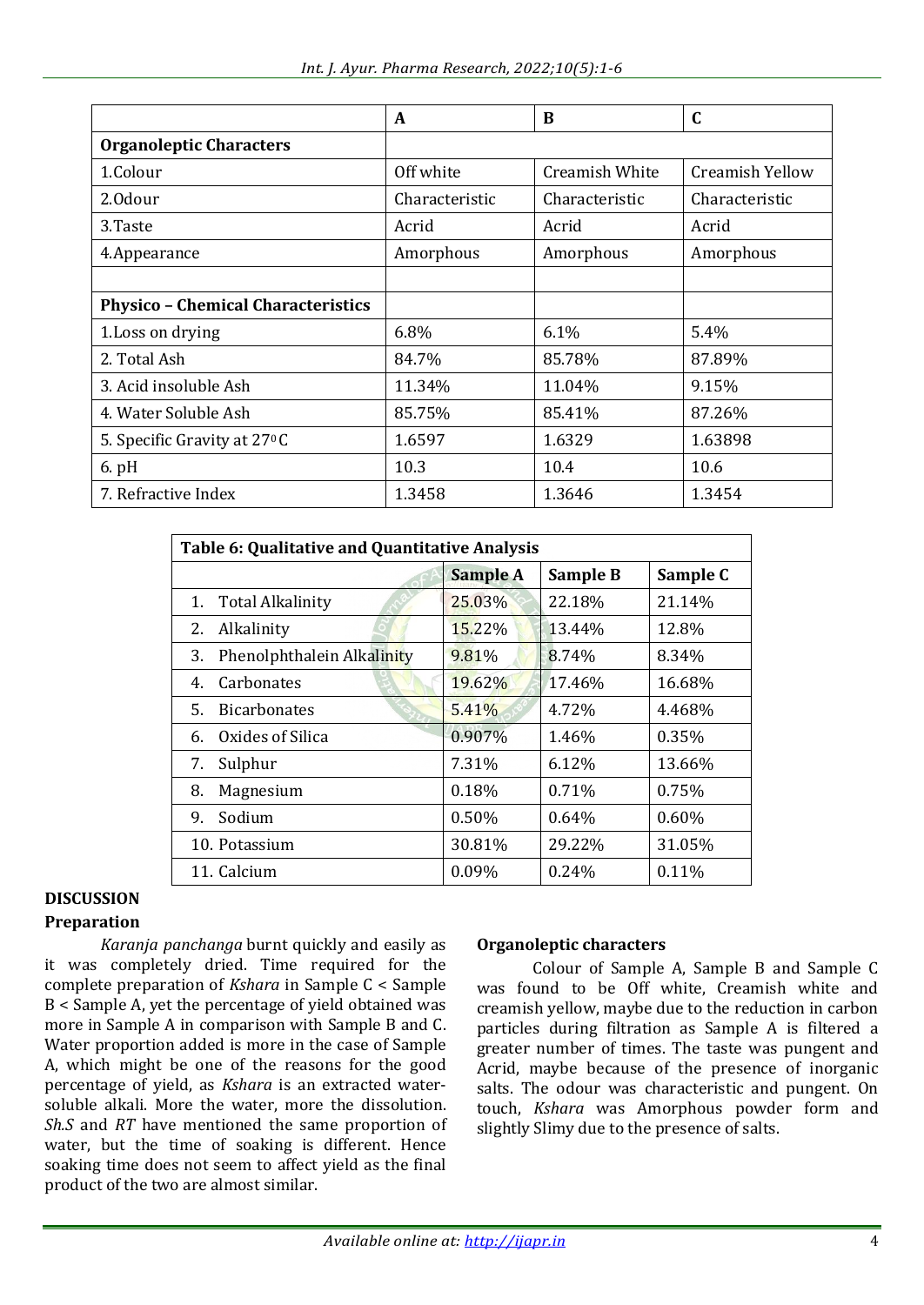#### **Physico chemical parameters Loss on drying**

Loss on drying determines the amount of volatile matter (i.e., the water drying off from the drug). [5] The more the moisture content, the lesser will be the shelf life. Here, Sample C has the minimum Moisture content while Sample A with maximum moisture, though the difference was very minimal.

# **Total ash**

The total ash value is important as this indicates the amount of ash content present in the sample. [6] More the content of ash in the sample more will be the presence of alkaline matter in the sample. Sample A < Sample B < Sample C.

### **Acid insoluble ash**

Acid insoluble ash test is carried out to evaluate the percentage of insoluble inorganic content of the sample in dilute acid. [7] This evaluates the Bioavailability of the drug. Here Sample A > Sample B> Sample C.

#### **Water soluble ash**

Water soluble ash indicates the percentage of solubility of contents of the sample soluble in water. [8] Also, the solubility of ash finds out the impurities. Sample  $C >$  sample  $A >$  sample B. All the samples were almost soluble in water.

### **Specific gravity**

Specific gravity is the weight for a given volume of substance when compared with same amount of water at given temperature. [9] It indicates the presence of solutes in a solvent. All the three samples have similar specific gravity. Here the solutes refer to the extracted active principles of *Karanja*.

#### **Refractive index**

RI is a fundamental property of a substance which helps to identify substance confirms its purity and measures its concentration. [10] It is directly proportional to density. RI in all the samples were almost similar.

#### **pH**

The pH Value of an aqueous liquid may be defined as the common logarithm of the reciprocal of the hydrogen ion concentration expressed in gram per litre.[11] pH is similar in almost all the samples indicating that they are all equally basic.

#### **Alkalinity**

Alkalinity is a standardized measure of the buffering capacity of an aqueous solution or the quantitative capacity of bases in the solution to neutralize acids. The Alkalinity of a solution is a measure of how strong the bases are in the solution, more the alkalinity, stronger the solution. [12] The alkalinity found in *Karanja kshara* samples had

minimal variations in the order Sample A> Sample B > Sample C.

Alkalinity in Phenolphthalein was also found to be Sample A > Sample B > Sample C.

## **Quantitative Analysis**

Percentage of Sodium, Potassium, Magnesium, Calcium, Sulphur, oxides of silica, Carbonate & Bicarbonate was noted. There were minute differences noted in all the values. Sodium traces were found in the order Sample B> Sample C > Sample A. Magnesium traces were found in the order Sample C > Sample B > Sample A. Calcium traces were found in the order Sample B > Sample C > Sample A. Potassium was seen in all the samples and in the order Sample C > Sample A > Sample B. Sulphur was found to be more in Sample C when compared to the other 2 samples. The order in the other 2 was Sample A > Sample B. Oxides of silica were found in the order Sample B > Sample A > Sample C. Carbonates and Bicarbonates were found in the order Sample A > Sample B > Sample C.

# **CONCLUSION**

Though the values of organoleptic, physicochemical, qualitative, and quantitative analysis are with slight variation in all the three samples, there are no significant and outstanding differences noted. Procedures followed in Samples B and C produce similar vields, however, Sample C takes less time. Considering yield, economy and alkalinity sample A could be considered a better method among the three methods of *Kshara* preparation. When the raw drug availability is scarce, one can go with the 1st method (Sample A – *Sushruta Samhita*) of *Kshara* preparation. Whereas ease of preparation and quick process is seen in sample C. So, when there is time scarcity one can choose the 3rd method (sample C - *Rasa Tarangini*) of preparation.

#### **Limitations**

As the yield of *Kshara* with respect to the raw drug is very low, and the amount of *Kshara* sample necessary for lab analysis is large, these studies are a bit difficult to carry out.

# **Scope for further study**

The current study is based on the physicochemical evaluation, and it can be further evaluated clinically.

Different other methods of *Kshara* preparation mentioned in various Ayurvedic texts might be studied, such as in - Yogaratnakara, Ayurveda Sara Sangraha, Ayurveda Prakasha, Rasatantra sara and Siddha prayoga sangraha.

#### **REFERENCES**

1. Shastri A, Editor. Sushrutasamhita, Ayurveda Tatva Sandipika Sutrasthana, chapter 11/13-15, 4 th Edition, Varanasi: Chaukhamba Orientalia; 2003, p.35-6.